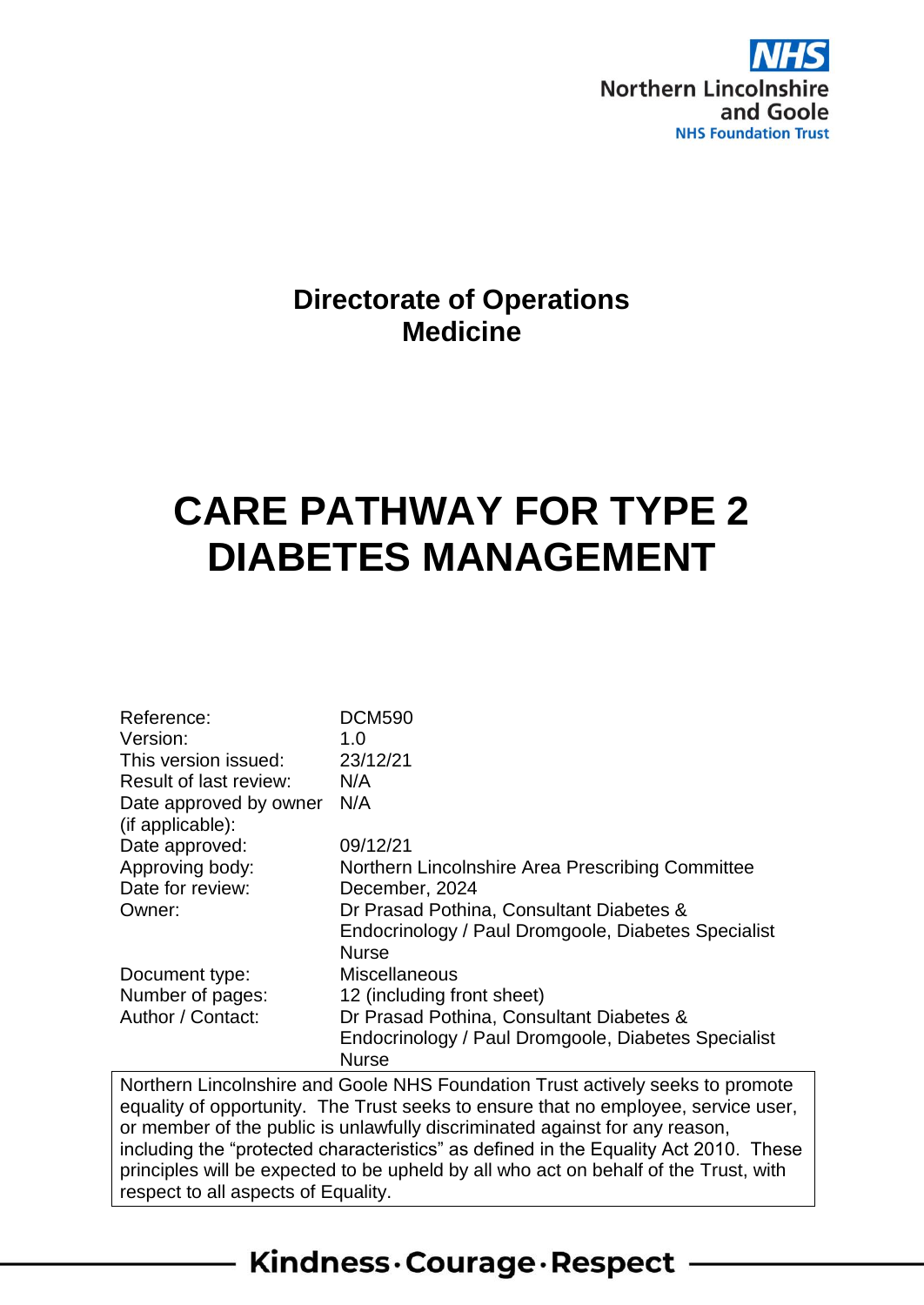## **Diabetes diagnosis pathway**

**Consider Screening** in the following groups:

Risk Factors – Obesity, Ethnicity – Black / South Asian, Age over 40, High risk of CVD, Hypertension, Family History of Diabetes, Previous Gestational Diabetes, Steroid Use, PCOS

**Symptomatic Patients** – Polyuria, Polydipsia, Weight Changes, Nocturia, Urinary Incontinence, Fatigue, Lethargy, Frequent Infections, Sepsis, Blurred vision

**If Acutely Unwell** – check CBG & Ketones for suspected Type 1 Diabetes



**Refer to local diabetes prevention programme and / or on-line hard copy educational motivational resources.**

CBG - Capillary Blood Glucose, CVD - Cardiovascular Disease, PCOS - Polycystic Ovarian Syndrome, FPG - Fasting Plasma Glucose, FBG - Fasting Blood Glucose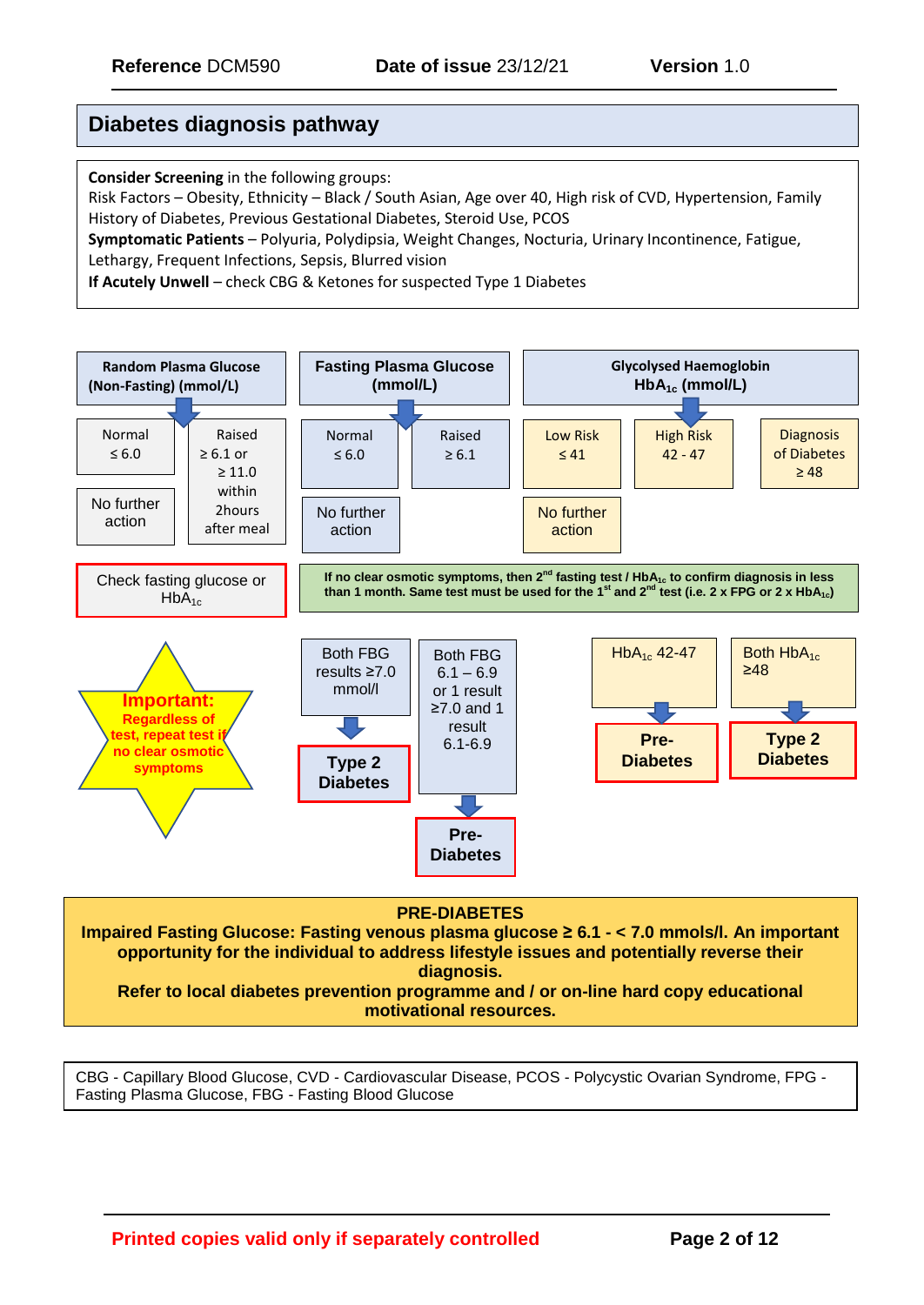



**Printed copies valid only if separately controlled Page 3 of 12**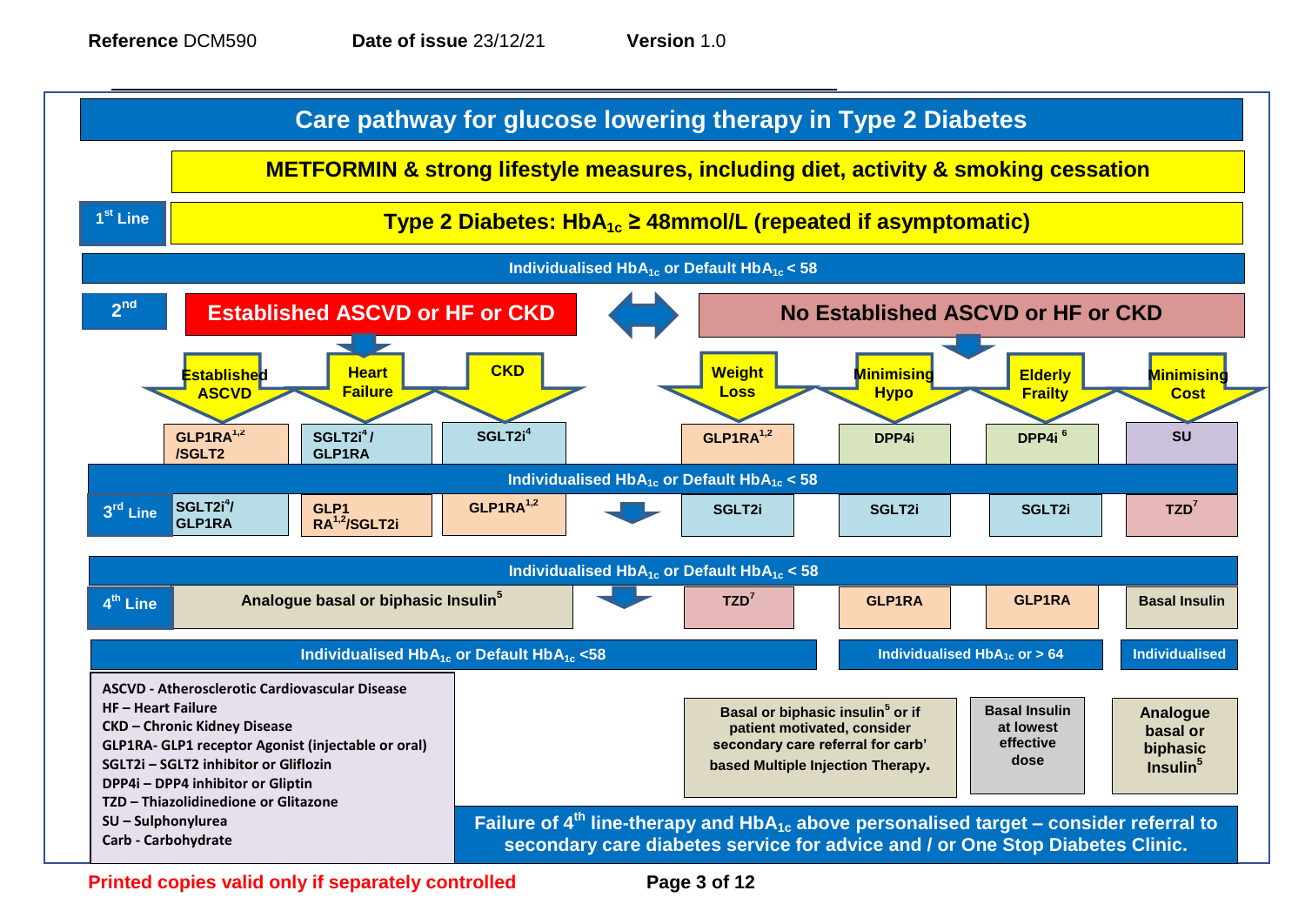# **Annotation for Care pathway for glucose lowering therapy in Type 2 Diabetes**

- 1. GLP1 Receptor Agonists: Liraglutide (Victoza), Exenatide bd (Byetta), Exenatide qw (Bydureon), Lixisenatide (Lyxumia), Dulaglutide (Trulicity), Semaglutide Injectable (Ozempic), Semaglutide tablets (Rybelsus).
- 2. GLP1 RA with proven CVD benefit: Liraglutide (LEADER Study), Semaglutide Injectable (SUSTAIN 6 Study) & Dulaglutide (REWIND Study).
	- a. Dulaglutide: Cardiovascular protective in prior and no prior CVD (REWIND Study).
	- b. Oral Semaglutide (Rybelsus) SOUL Study ongoing and not expected to complete until 2024.
- 3. GLP1 receptor agonists with proven weight loss benefit: Best to least order Semaglutide > Dulaglutide > Exenatide qw > Liraglutide > lixisenatide. *Note: Dulaglutide now available at (higher) 3.0 and 4.5mg weekly doses*.
- 4. SGLT2 inhibitors with proven CVD benefit Canagliflozin, Dapagliflozin, Empagliflozin.**\*** SGLT2 inhibitors with evidence for reduction in hospitalisation for Heart Failure (HHF) in secondary (CV) prevention: Canagliflozin, Dapagliflozin, Empagliflozin.

SGLT2i inhibitor with reduction in hospitalisation for heart failure (HHF) in patients with no prior CV event – Dapagliflozin, Empagliflozin.

SGLT2 inhibitor with proven benefit in Chronic Kidney Disease (CKD): Canagliflozin, Dapagliflozin, Empagliflozin.

SGLT2 inhibitor Ertugliflozin (Steglatro) also marketed within the UK.

SGLT1/2 Inhibitor Sotagliflozin (Zynquista) not considered in the pathway at the present time as not on local formulary.

#### **\*Important note: SGLT2i's are described above in alphabetical order not in 'strength of evidence' or 'preferential use' order.**

- 5. Analogue insulins: Basal Degludec (Tresiba) U100 or Glargine (Lantus), Abasaglar. Biphasic insulins Novomix (30). Humalog Mix (25) Humalog Mix (50).
- 6. Note Saxagliptin slight increased risk of hospitalisation for heart failure.
- 7. Thiazolidines: Pioglitazone smaller dose is better tolerated, not studied for CVD benefits, watch for fluid retention and discontinue if problematic.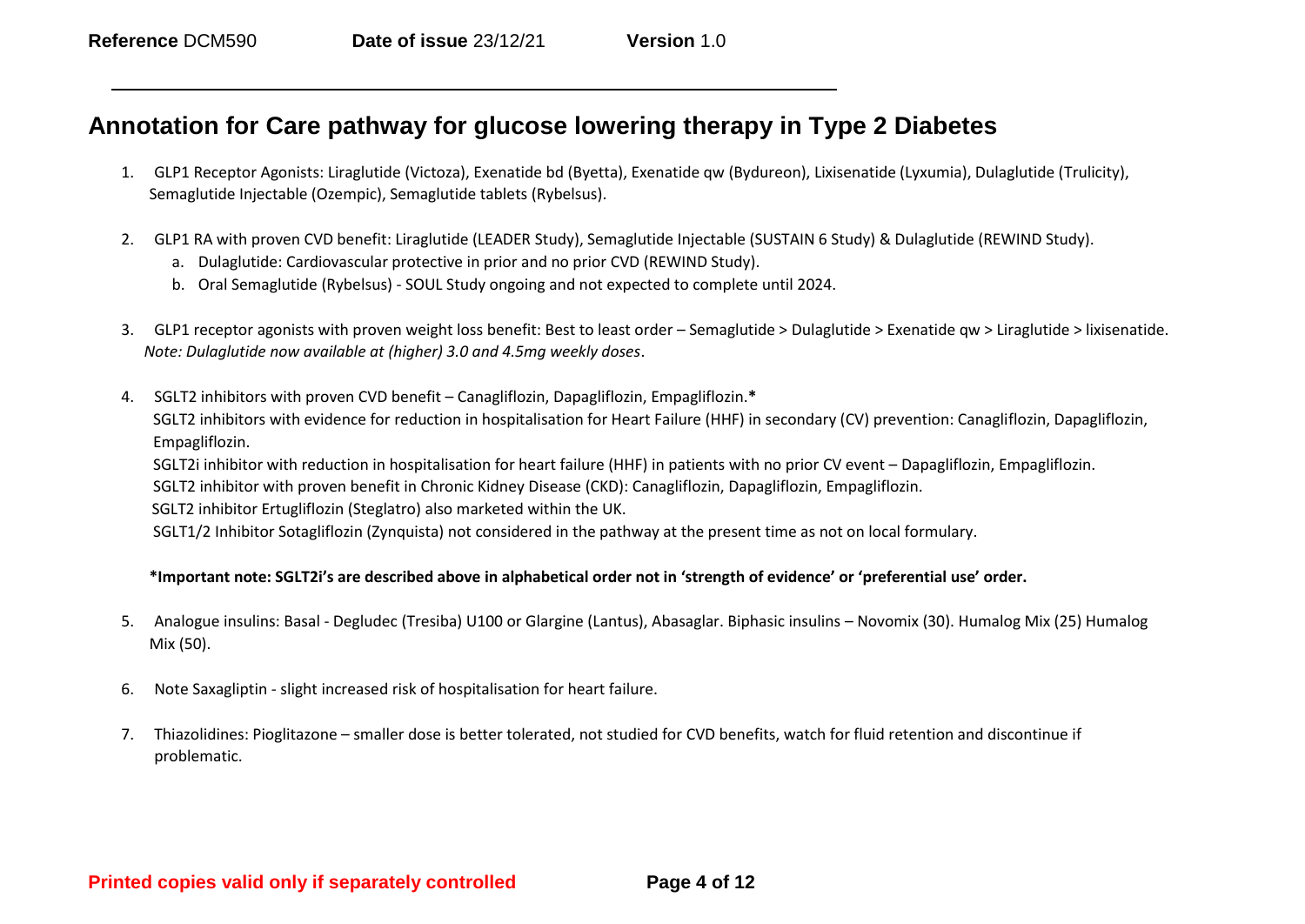#### **References:**

Note: Individual Summary of Product Characteristics (SmPC) for GLP1 RA and SGLT2i describe glucose lowering and weight loss efficacy and also key findings from Cardiovascular Outcomes Trials (CVOT's) and in relation to SGLT2i also renal outcome studies. Please consult respective SmPC for eGFR cut-off.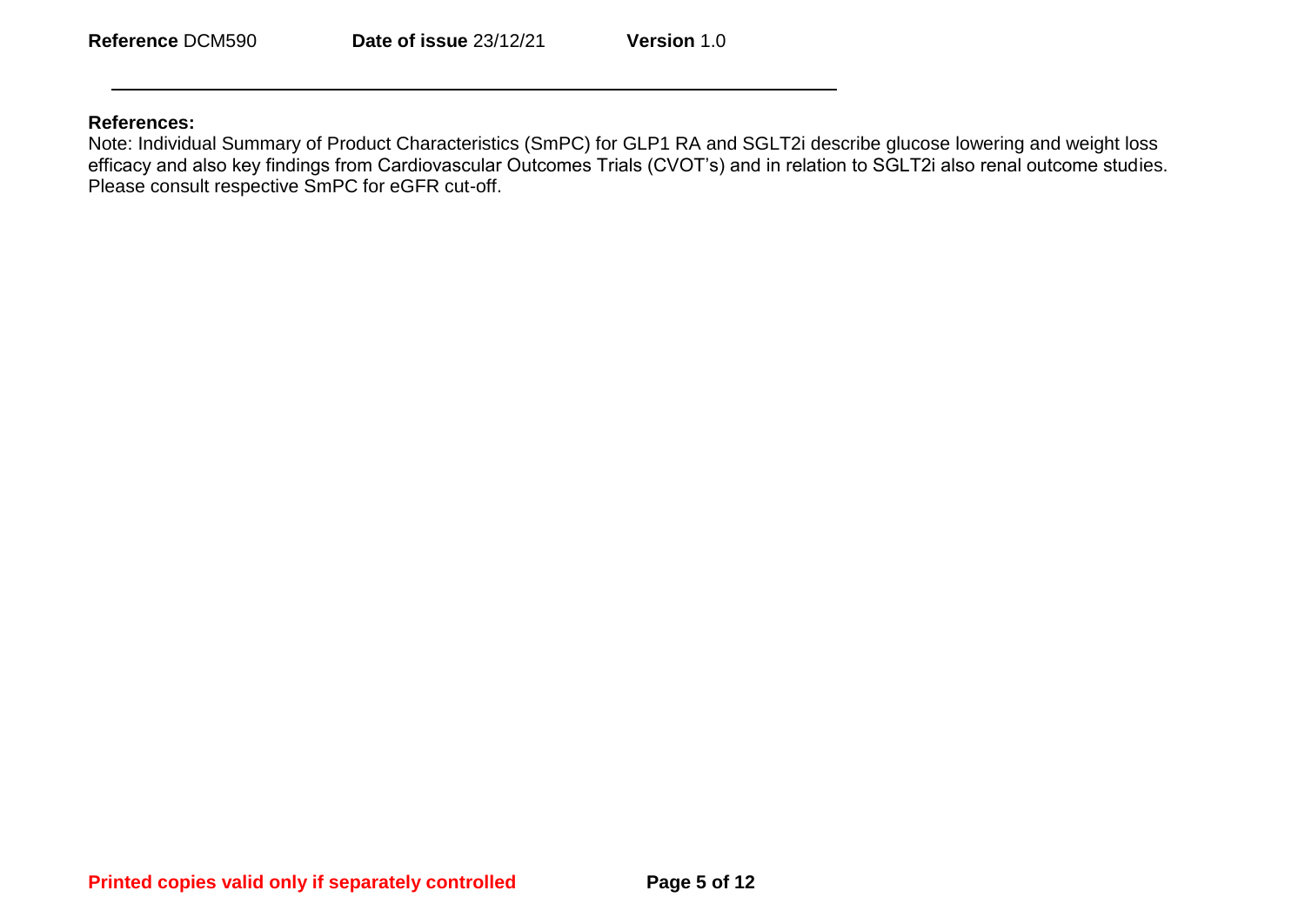# **DECISION CYCLE FOR THE PATIENT CENTRED GLYCAEMIC MANAGEMENT IN TYPE 2**

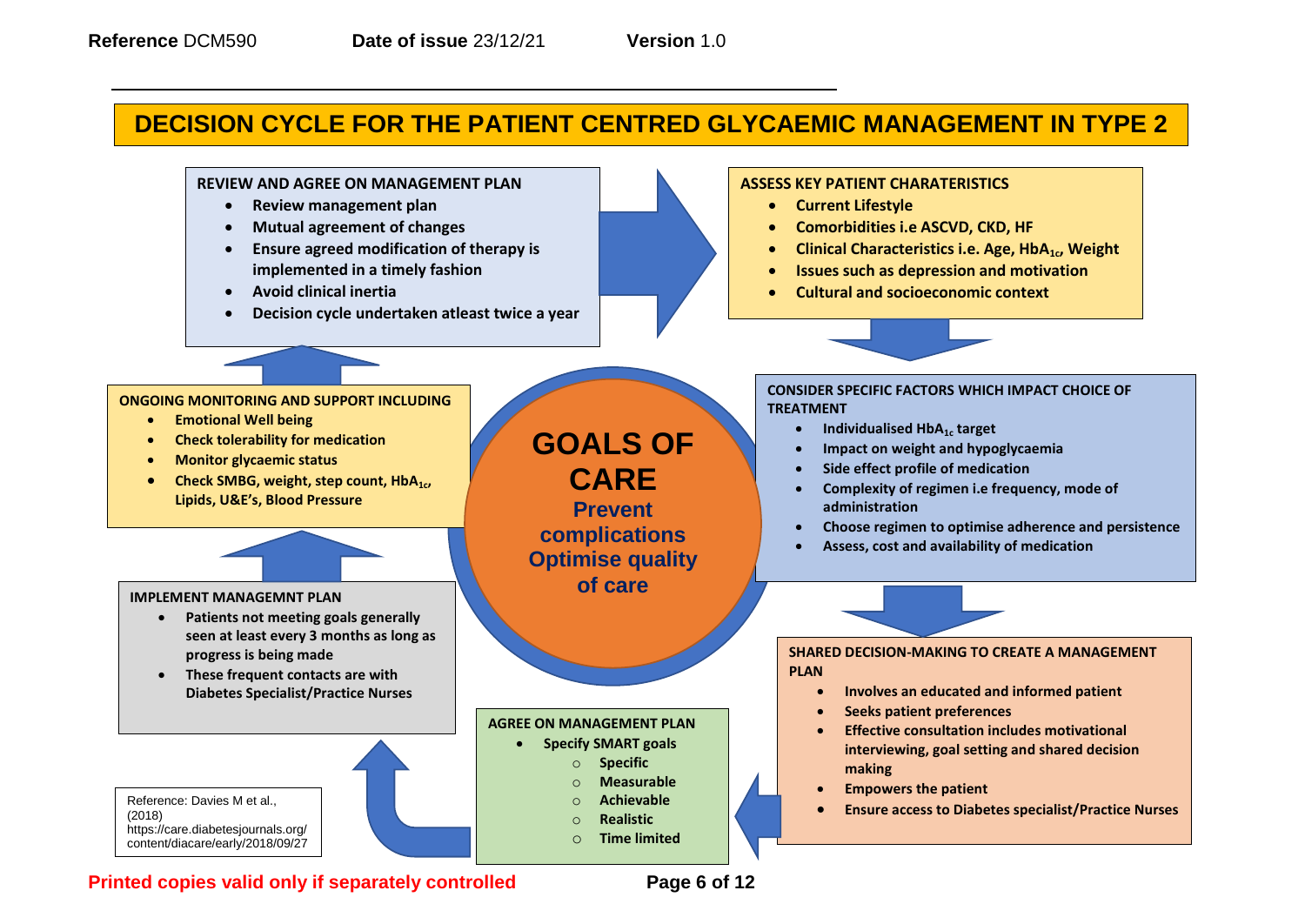# **Type 2 Diabetes Management Pointers**

# **Treatment of Hyperglycaemia**

- 1. Start with Metformin and lifestyle measures and gradually titrate up
- 2. If unable to tolerate the Metformin go to level in the flow chart
- 3. Only prescribe one agent from each class
- 4. Substituting agents is unlikely to improve the glucose control.
- 5. Addition of third agent to a combination of 2 oral hypoglycaemic agents taken at maximally tolerated doses is to be considered for Cardiovascular benefit and to prevent hypoglycaemia or in frail and elderly patients
- 6. For a person on dual therapy with  $HbA_{1c}$  >75mmol/L consider adding biphasic insulin

# **Individualised Care**

- 1. Follow the pathway as above
- 2. Consider the following approach
	- a. Age less stringent HbA1c targets with increasing age
	- b. Body weight
	- c. Complications
	- d. Duration of disease

# **Avoiding Clinical (Therapeutic) Inertia**

- 1. Robust evidence exists\* that diabetes treatment lags behind need, with  $HDA_{1c}$  frequently drifting higher over time as beta cell decline progresses and potentially insulin resistance increases. Barriers from both health professionals may be time, resources, confidence in 'next step' decision making and perhaps collusion with patient reluctance to move forward. Barriers from patients may relate to 'pill burden', belief that more medication means 'worse diabetes', side-effects or perceived side effects of medication, overoptimism regarding impact of lifestyle approaches. Potential interventions may be:
- a. Risk vs benefit discussions: No perception of risk, no benefit of intervention.
- b. 3 month review of  $HbA_{1c}$  around treatment intensification.
- c. Informal contracting: "Let's agree an  $HbA_{1c}$  target for 3 months' time and if not achieving target, can we agree to move to the next step of intensification?"

# **Patient Education**

1. Offer DESMOND structured education programme

# **Physical Activity**

- 1. Improves glucose control and lowers cardiovascular risk
- 2. Encourage to perform 150 minutes of moderate intensity physical activity in a week or personalised, stepwise increase in patient's current activity levels, or personalised strategies.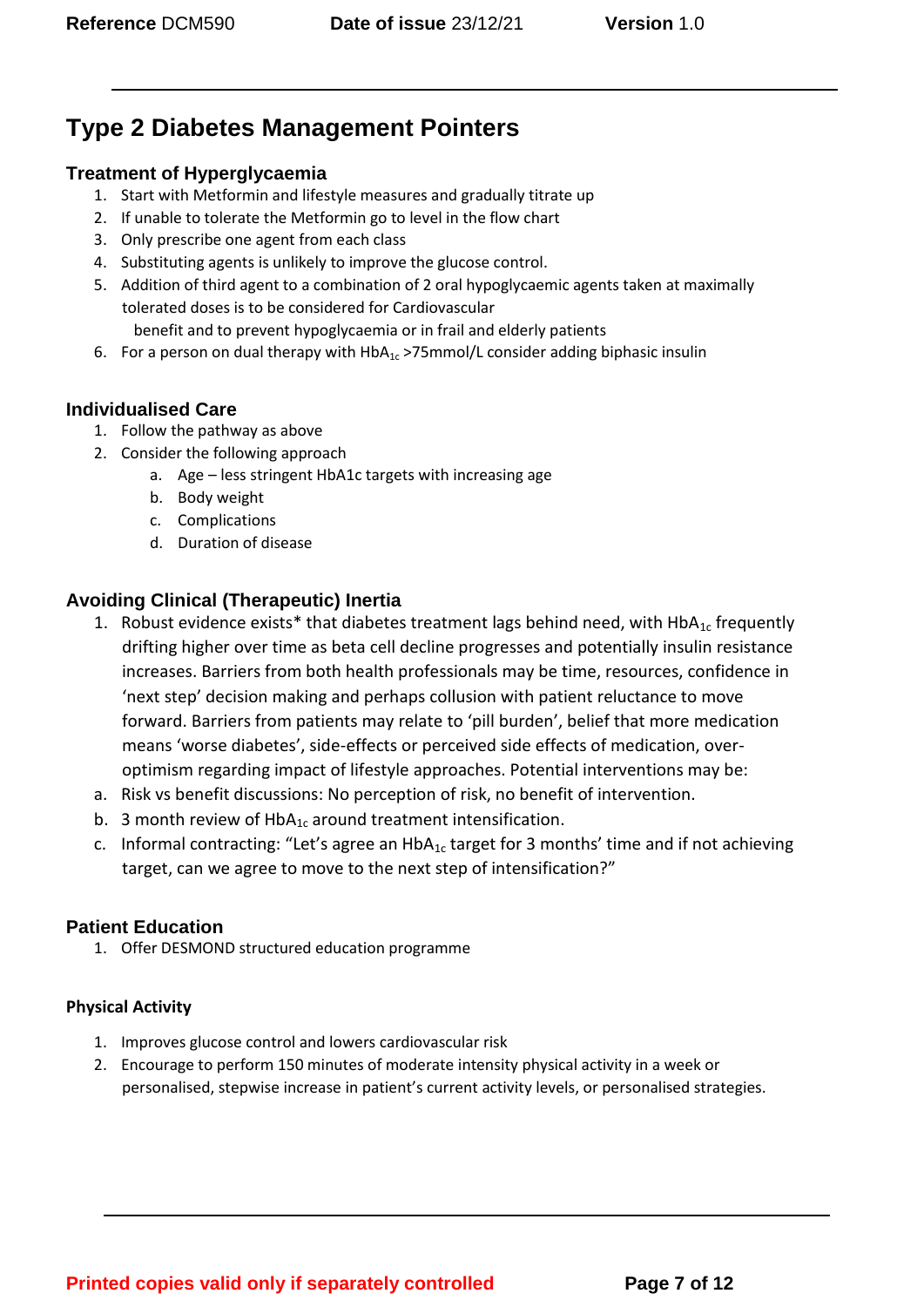#### **Lipid Management**

1. Follow the local guidance

## **Anti-platelet therapy**

1. Do not offer antiplatelet therapy for adults with type 2 diabetes without prior cardiovascular event (ASCEND Study)

#### **HbA1c Measurement**

- 1. Every 3 months until HbA<sub>1c</sub> is achieved & stable after changing therapy
- 2. Every 6 months once the HbA<sub>1c</sub> level is stable on glucose lowering therapy

### **Self-monitoring of blood glucose (SMBG) – NICE recommendations – Use local guidance**

**Do not** routinely offer SMBG for adults with type 2 diabetes unless:

- the person is on insulin **or**
- there is evidence of hypoglycaemic episodes **or**
- the person is on oral medication that may increase their risk of hypoglycaemia while driving or operating machinery **or**
- the person is pregnant or is planning to become pregnant.

Consider **short-term** SMBG (and review treatment as necessary):

- When starting treatment with oral or intravenous corticosteroids or
- To confirm suspected hypoglycaemia

Be aware that adults with type 2 diabetes who have acute intercurrent illness are at risk of worsening hyperglycaemia and review their treatment as necessary

\* Andreozzi, F., Candido, R., Corrao, S. *et al.* Clinical inertia is the enemy of therapeutic success in the management of diabetes and its complications: a narrative literature review. *Diabetol Metab Syndr* **12,** 52 (2020). https://doi.org/10.1186/s13098-020-00559-7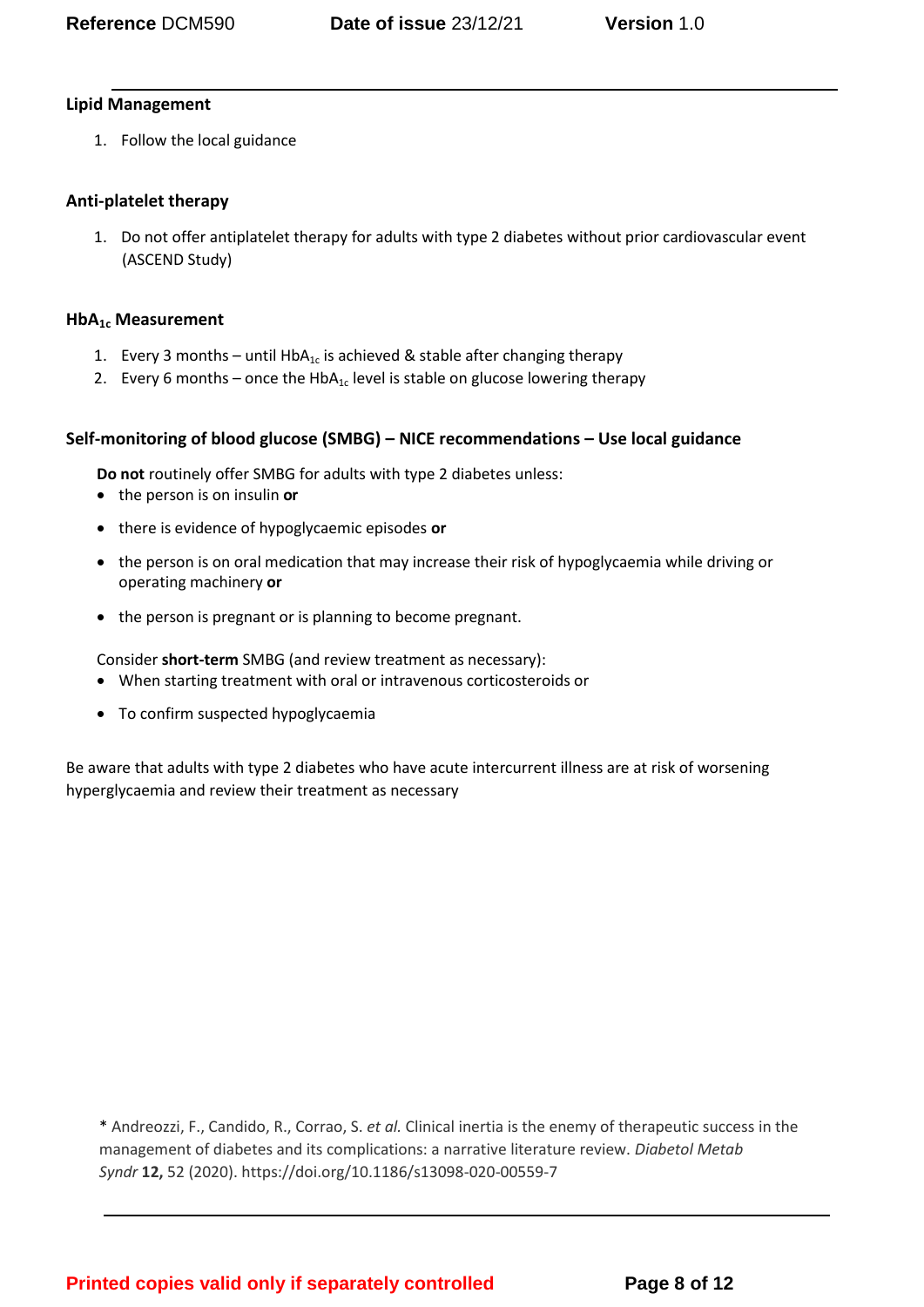| <b>Renal Function</b>                             |                                     |                                      |                                                                                                                                                  |                                     | <b>Hepatic Impairment</b>                 |      |                 |               |
|---------------------------------------------------|-------------------------------------|--------------------------------------|--------------------------------------------------------------------------------------------------------------------------------------------------|-------------------------------------|-------------------------------------------|------|-----------------|---------------|
| <b>Drug</b>                                       | <b>CKD 1 &amp; 2</b><br>(eGFR > 60) | CKD <sub>3a</sub><br>(eGFR 59-45)    | CKD <sub>3b</sub><br>(eGFR 44-30)                                                                                                                | CKD <sub>4</sub><br>(eGFR 29-15)    | CKD <sub>5</sub><br>(eGFR <sub>15</sub> ) | Mild | <b>Moderate</b> | <b>Severe</b> |
| Metformin /<br><b>Metformin MR</b>                |                                     |                                      | <b>Review</b>                                                                                                                                    |                                     |                                           |      |                 |               |
| Gliclazide                                        |                                     |                                      |                                                                                                                                                  | <b>Use Lowest</b><br>effective dose |                                           |      |                 |               |
| Glimiperide                                       |                                     |                                      |                                                                                                                                                  | <b>Use lowest</b><br>effective dose |                                           |      |                 |               |
| Pioglitazone                                      |                                     |                                      |                                                                                                                                                  |                                     | <b>Not in dialysis</b>                    |      |                 |               |
| <b>Dapagliflozin</b><br>(See heart failure below) |                                     |                                      |                                                                                                                                                  |                                     | Do not initiate if<br><b>eGFR &lt;15</b>  |      |                 |               |
| Canagliflozin                                     |                                     | <b>Initiate at 100mg</b><br>od.      | If Albumin Creatinine Ratio (ACR) $\geq$ 30, initiate 100mg at<br>eGFR >30ml/min continue to ESRD.<br>If ACR <30, discontinue 100mg at 30ml/min. |                                     |                                           |      |                 |               |
| Empagliflozin<br>(See heart failure below)        |                                     | Do not initiate,<br>discon' eGFR <45 | <b>Discontinue</b>                                                                                                                               |                                     |                                           |      |                 |               |
| Ertugliflozin                                     |                                     | Do not initiate,<br>discon' eGFR <45 | <b>Discontinue</b>                                                                                                                               |                                     |                                           |      |                 |               |

#### **EMPAGLIFLOZIN** 10mg od in Heart Failure:

For treatment of **heart failure** in patients with or without type 2 diabetes mellitus, Empagliflozin 10 mg may be initiated or continued down to an eGFR of 20 ml/min/1.73 m<sup>2</sup> or CrCl of 20 ml/min.' *(Empagliflozin SmPC accessed 24/09/2021)* 

#### **DAPAGLIFLOZIN** 10mg od in Renal impairment :

No dose adjustment is required based on renal function. It is not recommended to initiate treatment with Dapagliflozin in patients with an estimated glomerular filtration rate (eGFR) < 15 mL/min/1.73m<sup>2</sup>. *(Dapagliflozin SmPC accessed 24/09/2021)* **DAPAGLIFLOZIN** 10mg od in Heart failure:

Dapagliflozin (Forxiga) is indicated in adults for the treatment of symptomatic chronic heart failure with reduced ejection fraction. The recommended dose is 10mg Dapagliflozin once daily. (*Dapagliflozin SmPC accessed 24/09/2021)*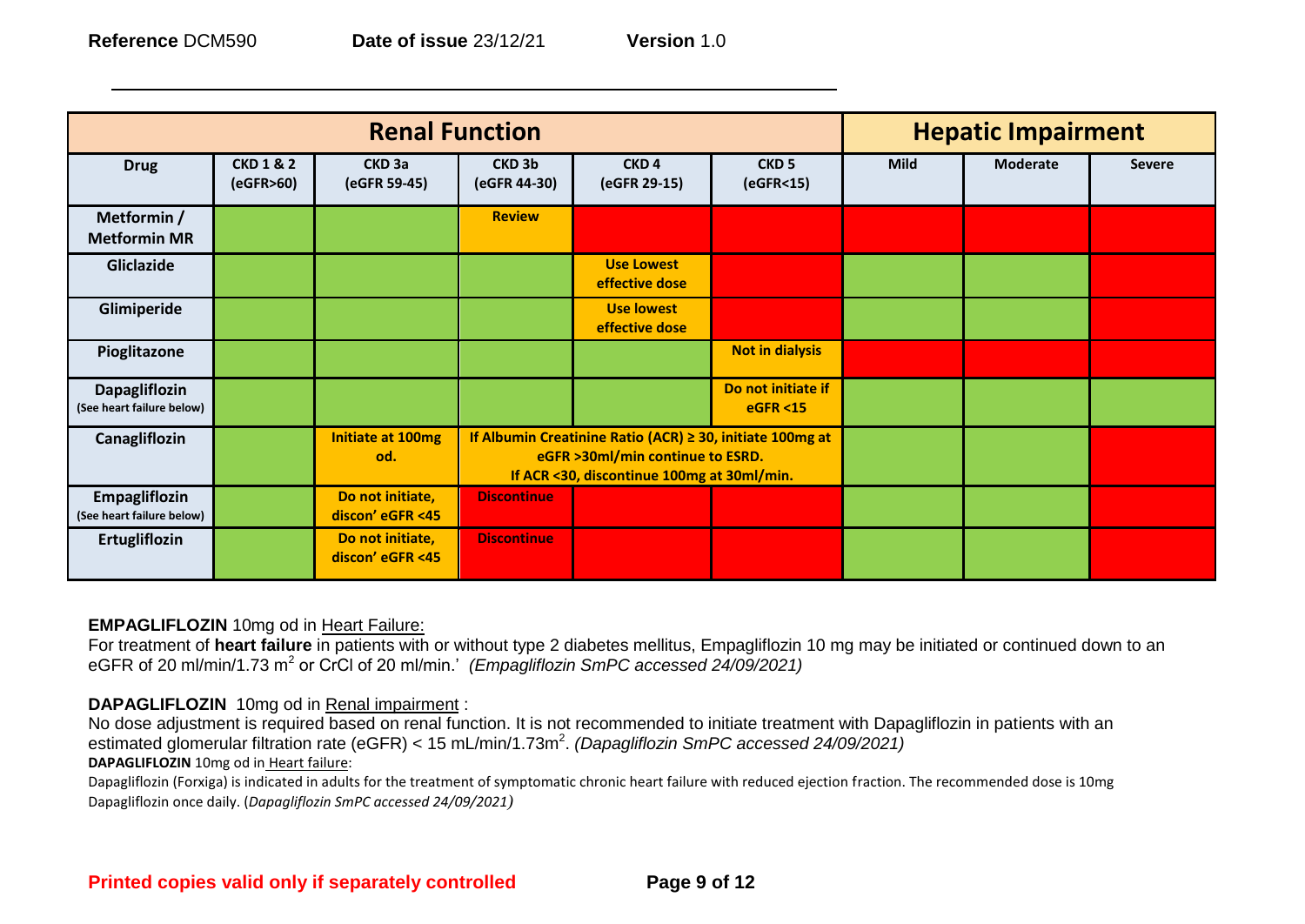| <b>Renal function</b> |                                     |                                    |                                   |                                  |                                                         | <b>Hepatic Impairment</b>        |                                  |                                  |
|-----------------------|-------------------------------------|------------------------------------|-----------------------------------|----------------------------------|---------------------------------------------------------|----------------------------------|----------------------------------|----------------------------------|
| <b>Drug</b>           | <b>CKD 1 &amp; 2</b><br>(eGFR > 60) | CKD <sub>3a</sub><br>(eGFR 59-45)  | CKD <sub>3b</sub><br>(eGFR 44-30) | CKD <sub>4</sub><br>(eGFR 29-15) | CKD <sub>5</sub><br>(eGFR <sub>15</sub> )               | <b>Mild</b>                      | <b>Moderate</b>                  | <b>Severe</b>                    |
| Sitagliptin           | <b>100mg</b>                        | <b>100mg</b>                       | <b>50mg</b>                       | 25 <sub>mg</sub>                 | 25mg                                                    |                                  |                                  |                                  |
| Linagliptin           | 5 <sub>mg</sub>                     | 5 <sub>mg</sub>                    | 5 <sub>mg</sub>                   | 5 <sub>mg</sub>                  | 5 <sub>mg</sub>                                         |                                  |                                  |                                  |
| <b>Saxagliptin</b>    | 10 <sub>mg</sub>                    | 5 <sub>mg</sub>                    | 2.5mg                             | 2.5mg<br><b>Use with caution</b> |                                                         |                                  | Use with<br><b>Caution</b>       |                                  |
| Vildagliptin          | <b>100mg</b>                        | <b>50mg</b><br><b>eGFR&lt;50</b>   | 50 <sub>mg</sub>                  | <b>50mg</b>                      | 50 <sub>mg</sub><br><b>Limited</b><br><b>Experience</b> |                                  |                                  |                                  |
| Alogliptin            | 25 <sub>mg</sub>                    | <b>12.5mg</b><br><b>eGFR&lt;50</b> | 12.5mg                            | <b>6.25mg</b>                    | <b>6.25mg</b>                                           |                                  |                                  |                                  |
| Repaglinide           |                                     |                                    |                                   | <b>Use with caution</b>          | <b>Use with caution</b>                                 |                                  |                                  |                                  |
| <b>Insulin</b>        |                                     |                                    |                                   | <b>Dose Adjustment</b>           | <b>Dose Adjustment</b>                                  | <b>Dose</b><br><b>Adjustment</b> | <b>Dose</b><br><b>Adjustment</b> | <b>Dose</b><br><b>Adjustment</b> |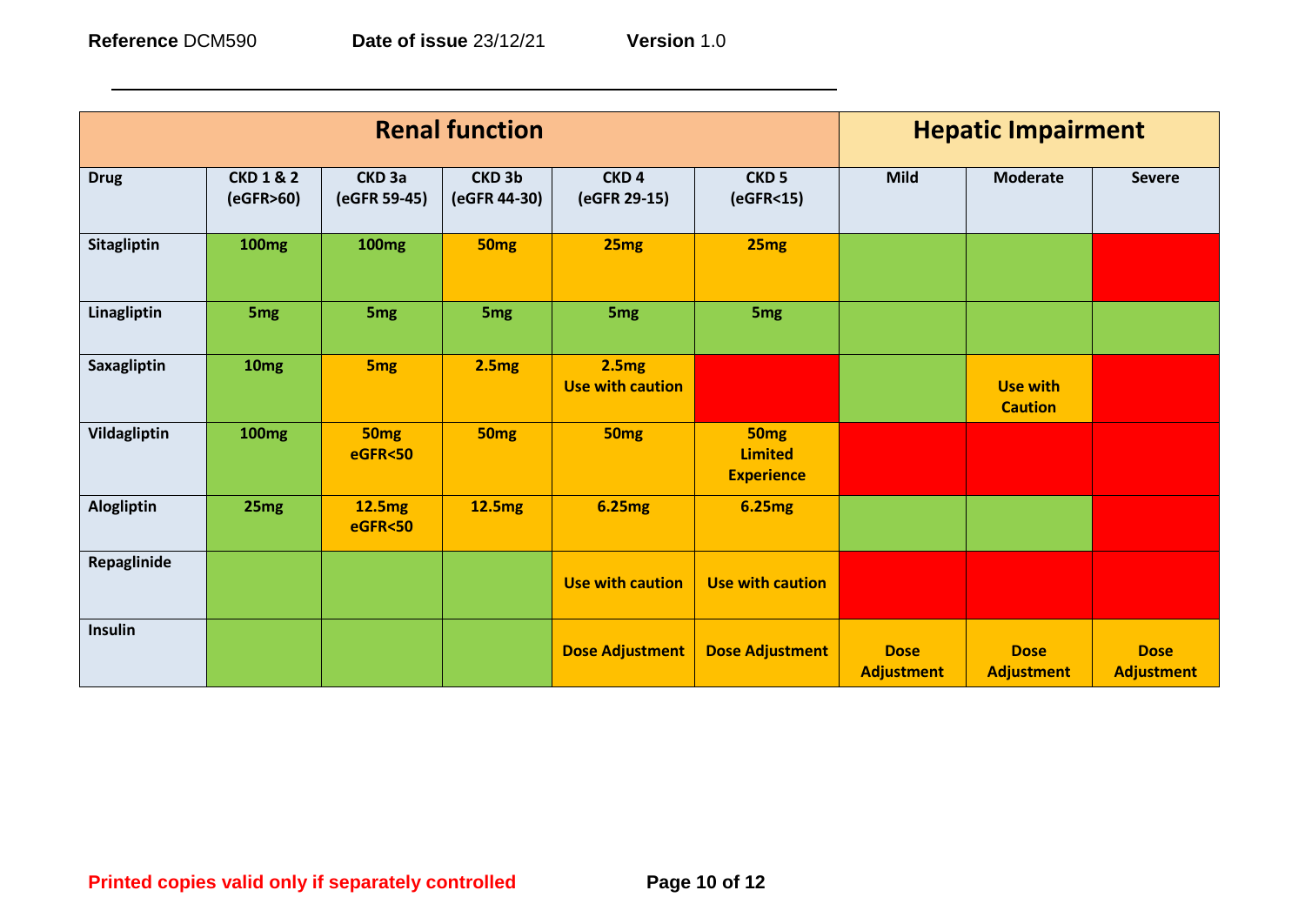| 12/21 | version<br>. . |
|-------|----------------|
|       |                |

| <b>Renal Function</b>                   |                                     |                                                        |                                        |                                  | <b>Hepatic Impairment</b>                 |             |                 |               |
|-----------------------------------------|-------------------------------------|--------------------------------------------------------|----------------------------------------|----------------------------------|-------------------------------------------|-------------|-----------------|---------------|
| <b>Drug</b>                             | <b>CKD 1 &amp; 2</b><br>(eGFR > 60) | CKD <sub>3a</sub><br>(eGFR 59-45)                      | CKD <sub>3b</sub><br>(eGFR 44-30)      | CKD <sub>4</sub><br>(eGFR 29-15) | CKD <sub>5</sub><br>(eGFR <sub>15</sub> ) | <b>Mild</b> | <b>Moderate</b> | <b>Severe</b> |
| Lixisenatide                            |                                     | <b>Use with</b><br><b>Caution</b><br><b>eGFR&lt;50</b> | <b>Use with</b><br>caution             |                                  |                                           |             |                 |               |
| Liraglutide                             |                                     |                                                        |                                        |                                  |                                           |             |                 |               |
| <b>Exenatide</b>                        |                                     |                                                        | <b>Conservative</b><br>dose escalation |                                  |                                           |             |                 |               |
| <b>Exenatide QW</b>                     |                                     | <b>Not</b><br>recommended if<br><b>eGFR&lt;50</b>      |                                        |                                  |                                           |             |                 |               |
| <b>Dulaglutide</b>                      |                                     |                                                        |                                        |                                  |                                           |             |                 |               |
| Semaglutide<br>(Injectable and<br>oral) |                                     |                                                        |                                        |                                  |                                           |             |                 |               |
| <b>Albiglutide</b>                      |                                     |                                                        |                                        |                                  |                                           |             |                 |               |